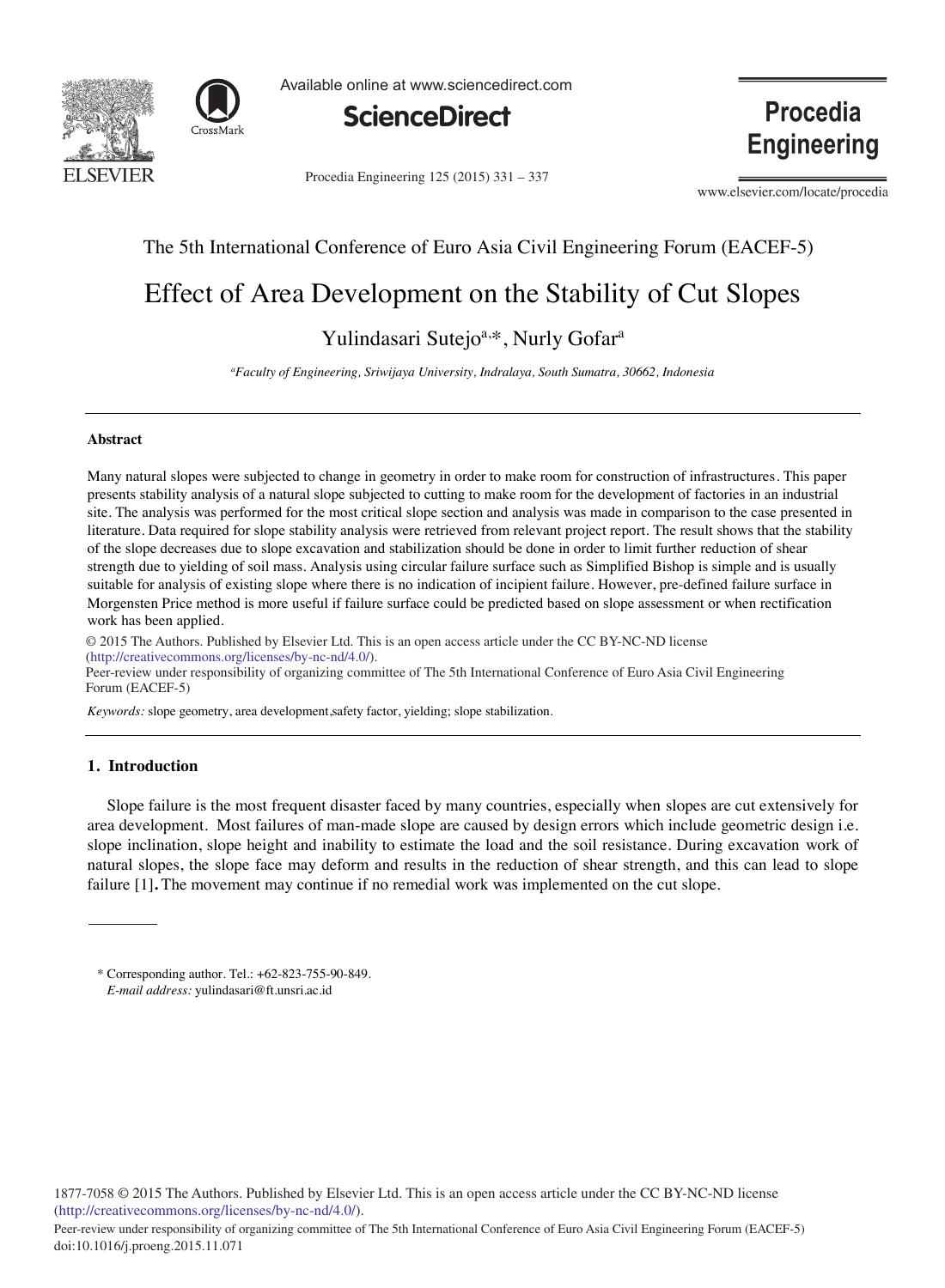A case of long term slope failure was presented in [2] where a natural slope of 1V:2½ H (case 1) was excavated to make room for a development of a railway construction. The resulting slope was 1V: 2H (case 2). Thirty years after the construction of the railway, the slope was trimmed back to a slope of  $1V:1\frac{1}{2}$  H for further area development (case 3). The slope failed five years after the latter modification. This case study indicated that after the second cutting without any remediation work, the shear strength of the soil decreases gradually due to creep.

This paper presents stability analysis performed for similar case as presented in [2] book except that a rectification work was implemented on the slope. A natural slope was subjected to cutting in order to make room for the development of factories in an industrial site in Johor Bahru [3]. The most critical section was selected for this study. The stability analysis was performed on original slope and two possible angle of excavation. Stabilization method was selected based on the condition of the slope as to not induce long term movement of the slope face. Data required for these analyses were retrieved from relevant project report.

#### **2. Limit Equlibrium Method (LEM)**

In general, cut slope is designed based on Limit Equilibrium Method (LEM) in which the stability is calculated based on a set of data obtained from laboratory test. The method treats the soil as rigid plastic material in which the soil is assumed not to deform as long as the driving stress is less than the soil strength. The method does not take into account the change in soil strength when the soil deform during excavation or long time after it is formed. In reality, the variation of soil strength is the dominant factor in the slope stability analysis [4]. The biggest problem involved in the use of limit equilibrium method is that failure occurs at a prescribed failure surface. In limit equilibrium method, the stability of slopes in soil is defined as the ratio between the available shearing resistance along a potential failure surface and the shear stress on the surface. Thus, a factor of safety can be defined as a ratio of available shear resistance  $(\sigma)$  to shear stress  $(\tau)$  on the failure plane:

$$
FS = \frac{\sigma}{\tau} \quad (1)
$$

When failure occurs, the sum of all the shear stresses along the slip surface exactly equals the available strength of the soil, and the factor of safety is equal to one. [5] mentioned that two conditions which bring the soil instability is through a decrease in the shear strength of the soil (internal factors e.g. ground water level) and an increase in the shear stress required for equilibrium (external factors e.g. applied load). Hence, slide is a result of failure of soil mass located beneath a slope and resisting shear strengths and mobilized shear forces along the slip surface control it.

The minimum factor of safety required for a man made slope differs from that required for natural ones due to the uncertainty related to the material properties and construction process. A global factor of safety for natural slope between 1.25 and 1.40 is considered [6], but for the design purpose, higher safety factor of 1.5 to 2.0 is required [7]. [8] which was adopted in BS standard (2009) suggested the use of partial safety factors in which shear strength parameters should be divided by 1.6 and 1.25 respectively. A factor of unity is appropriate for the self-weight of the soil and for pore water pressures but variable loads on the soil surface adjacent to the slope should be multiplied by a factor of 1.30. This shows that the variation in the shear strength of soil should be considered in the analysis.

#### **3. Methodology**

The study reanalyzes the case of effect of area development slope stability as presented in literature. The first is the study on case presented in [2] whereby the slope was not stabilized after excavation and failed after a few years of development. The second case was presented in [3] whereby the slope was stabilized to prevent further movement of slope face. Analysis was performed using Limit Equilibrium program SLOPE/W [9]. Analysis and discussion of the first case was used in the selection of slope stabilization to be used for Case 2.

#### **4. Effect of changing geometry, creep and tension crack**

The study started with discussion on a case presented in [2] where a natural slope of  $1V:2^{1/2}$  H was excavated to make room for a development of a railway construction. The resulting slope was 1V:2H. Thirty years after the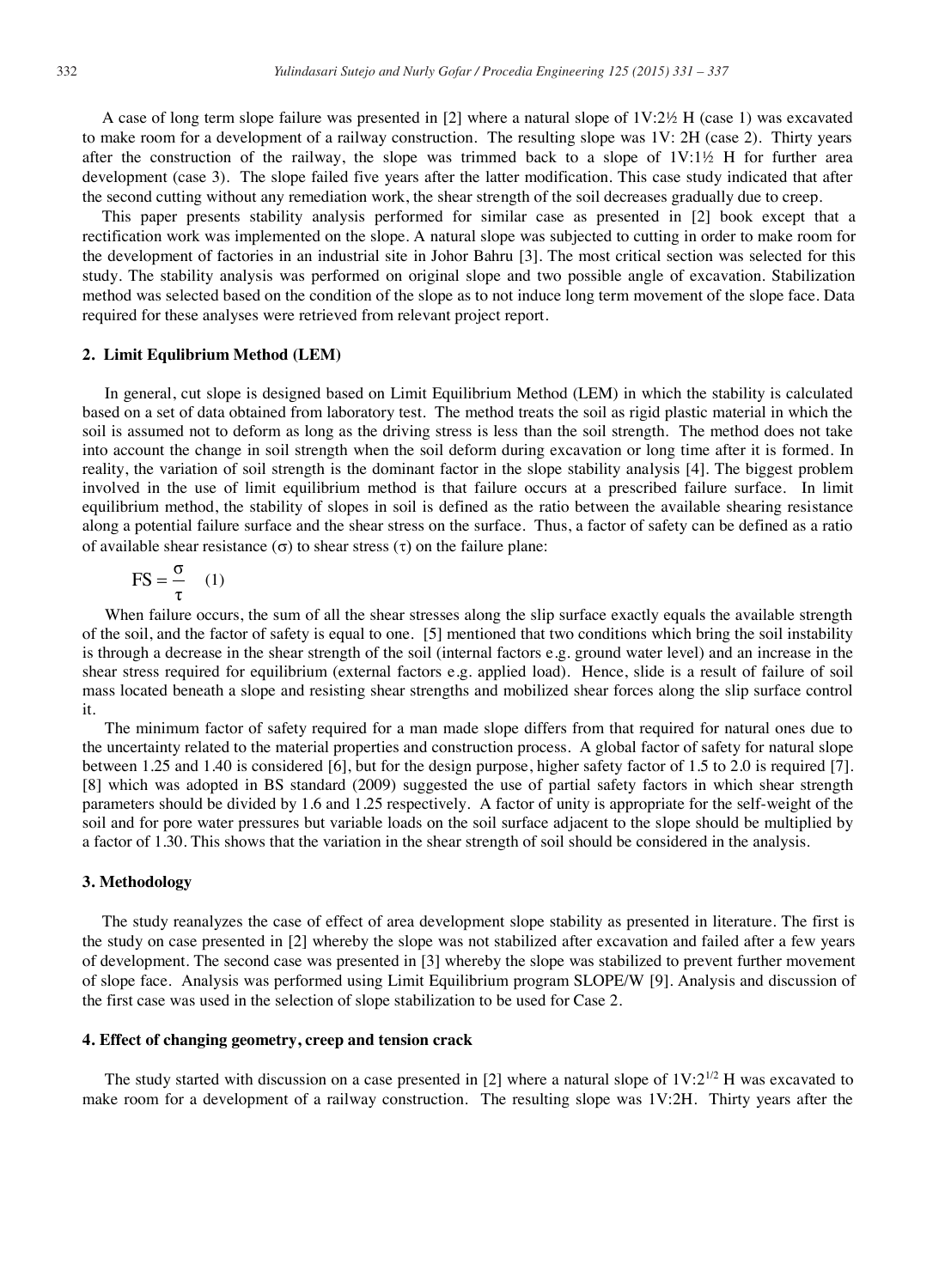construction of the railway, the slope was trimmed back to a slope of  $1V:1^{1/2}$  H for further area development. The slope failed five years after the latter modification. The soil consisted of a firm, homogeneous, intact lightly over consolidated clay with some thin layers of silts and sand. The properties of the soil, obtained from a series of consolidated undrained triaxial test with pore water pressure measurement, are  $c = (10 \pm 2.2)$  kN/m<sup>2</sup> and  $\phi = 27^\circ \pm 2$  $(\tan \phi = 0.512 \pm 0.038)$ . The lowest value of internal friction angle was 22°. Back-analysis, performed after failure using Bishop routine method and average shear strength parameters, yield in an average FS of 1.05 considering actual failure circle or 1.01 considering critical failure circle (Figure 1).

Further analysis was performed in this study to evaluate the effect of each activities and conditions to the stability of the slope. Limit equilibrium analysis (LEA) was performed by SLOPE/W for which Simplified Bishop and Morgensten & Price's (M-P) method were utilized. The simplified Bishop method was selected to show that the critical failure surface generated by computer program is not always represent actual failure plane. The M-P method was selected due to its ability to satisfy all equilibrium conditions and the possibility of assigning predefined failure surface. [5] have shown that the method give accurate results for any conditions except when numerical problems arise.

The highest shear strength parameters (c' = 12.2 kN/m<sup>2</sup>,  $\phi$ '= 29°) were used for calculation of slope stability in the original condition, after the first cutting and after the second cutting. Lowest shear strength properties ( $c' = 7.8$ ) kN/m<sup>2</sup>,  $\phi$ <sup>'</sup>= 22°) were used for condition at failure i.e. five years after the second excavation. In the simplified Bischop method, the program defines the most critical circular failure surface for each case except for the case where tension crack has developed at the crest. For M-P method, all cases were analyzed for pre-defined failure surface as indicated in [2] (Fig. 1). Analyses show that both Simplified Bishop and M-P methods show a clear decrease FOS as the results of the in change in slope inclination. Both methods show a reduction of factor of safety from 1.95 (original condition) to 1.67 (after the first cutting), and 1.39 (after the second cutting). In fact, the slope can be considered as stable after the second cutting  $(FS > 1.3)$  however, tension cracks has developed at the crest and the soil properties may have changed due to continued movement of the slope face. By considering the residual strength and the presence of tension crack, Simplified Bishop Method gives FS of 0.99 while M-P method gives 1.02. These values are almost similar to back-calculation by [2] considering actual failure plane (1.05) and considering critical failure plane (1.01) as shown in Figure 1.



Fig.1. Slip plane generated from back-analysis of slope failure using Bishop routine method [2]

The results presented by this analysis indicated that the stability of a slope is influenced by several factors. First, slope angle  $(\beta)$  have a significant influence on deformation or the total displacements at the slope face, hence on the slope stability. Therefore, the analysis of a cut slope should also consider the deformation occurred at the slope face because if the displacement of soil particle has mobilized large strain in the soil mass, then residual strength parameters may have to be used in the analysis.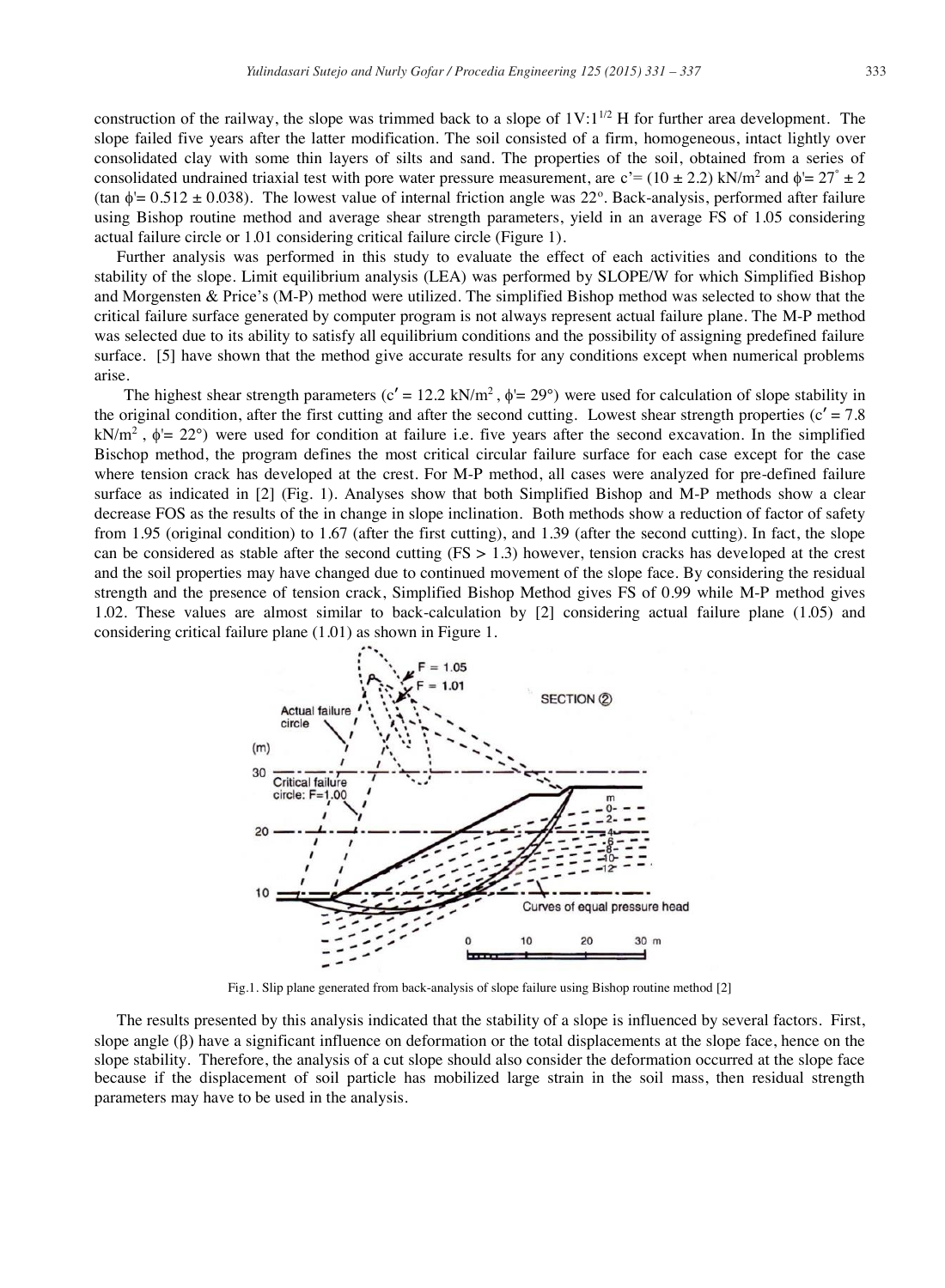Second, the construction consequence induced the mean total stresses decrease due to removal of soil from the excavation as the maximum shear stress increases until it reaches the failure stress. The zone of failure increases in extent as the excavation becomes steeper. The activity will decrease the shear strength of soil to resist from failure in the long term period. As a result there will be a slip and sliding along the toe of the slope, hence the selected stabilization method should protect the toe of the slope from movement.



Fig. 2. LEM analysis for slip circle at failure condition using SLOPE/W

 [5] suggested based on their study, that undisturbed peak strength cannot represent the field strength when evaluating the stability of cut slope. The analysis shows that there is a significant decrease in factor of safety on Case 4 when residual strength parameters are used in the analysis. This indicates that the displacement or strain increases at constant stresses after reaching the yield point and give a factor of safety close to one. This is the case of slope, especially in clay soil, subjected to movement and fail after a long period of time where the residual strength remains to resists the sliding. Furthermore, the presence of tension crack is usually specified as the starting point of failure plane which progressing to the toe. Thus protecting the crest from development of tension crack is important when considering stabilization of excavated slope.

#### **5. Effect of changing geometry and rectification work**

The second case was presented in [3] where a slope was subjected to cutting to make room for construction of factories in an industrial area in Johor Bahru. A critical section was selected and a cross-section of the slope before and after development was defined as shown in Figure 2. The original slope was about 18 m to 20 m high formed an angle of about 43° to the horizontal. The slope was formed by very dense silty sand and or very hard sandy silt materials. Laboratory tests indicated that the soil has a unit weight of 19 kN/ $m<sup>2</sup>$  and effective shear strength parameters of  $c' = 50 \text{ kN/m}^2$  and  $\phi = 31^{\circ}$ . These hard materials do not encourage vegetation to grow, thus slope remained barren with little vegetation. Ground water table was very deep.

LEM analysis by Simplified Bishop method was performed in SLOPE/W to analyze the stability of the original slope. The result indicated that the original slope is stable with FS of 2.08. Preliminary analysis also indicated that the slope can stand with factor of safety of 1.51 if cut to an angle of 55°. However, the development plan requires that excavation to be made that to a slope angle of 70° at some parts of the slope. Stability analysis of the cut slope (to  $70^\circ$  angle) resulted in the factor of safety of 1.28. Note that the stability analysis of the new slope configurations considered a surcharge load of 20 kPa to represent some utility lines and construction at the crest

From the foregoing analysis, some rectification work was required to increase the stability of the slope and to restrict the movement of slope face after excavation. In considering the method of slope stabilization, several considerations must be made. Firstly, the slope is steep enough  $(> 63^\circ)$  to induce a slip and sliding along the toe of the slope [10]. Thus, the selected stabilization method in this project should include the stability enhancement at the new toe by the construction of retaining wall. The excavation activity will decrease the shear strength of soil to resist from failure in the long term period, hence the selected stabilization method should protect the toe as well as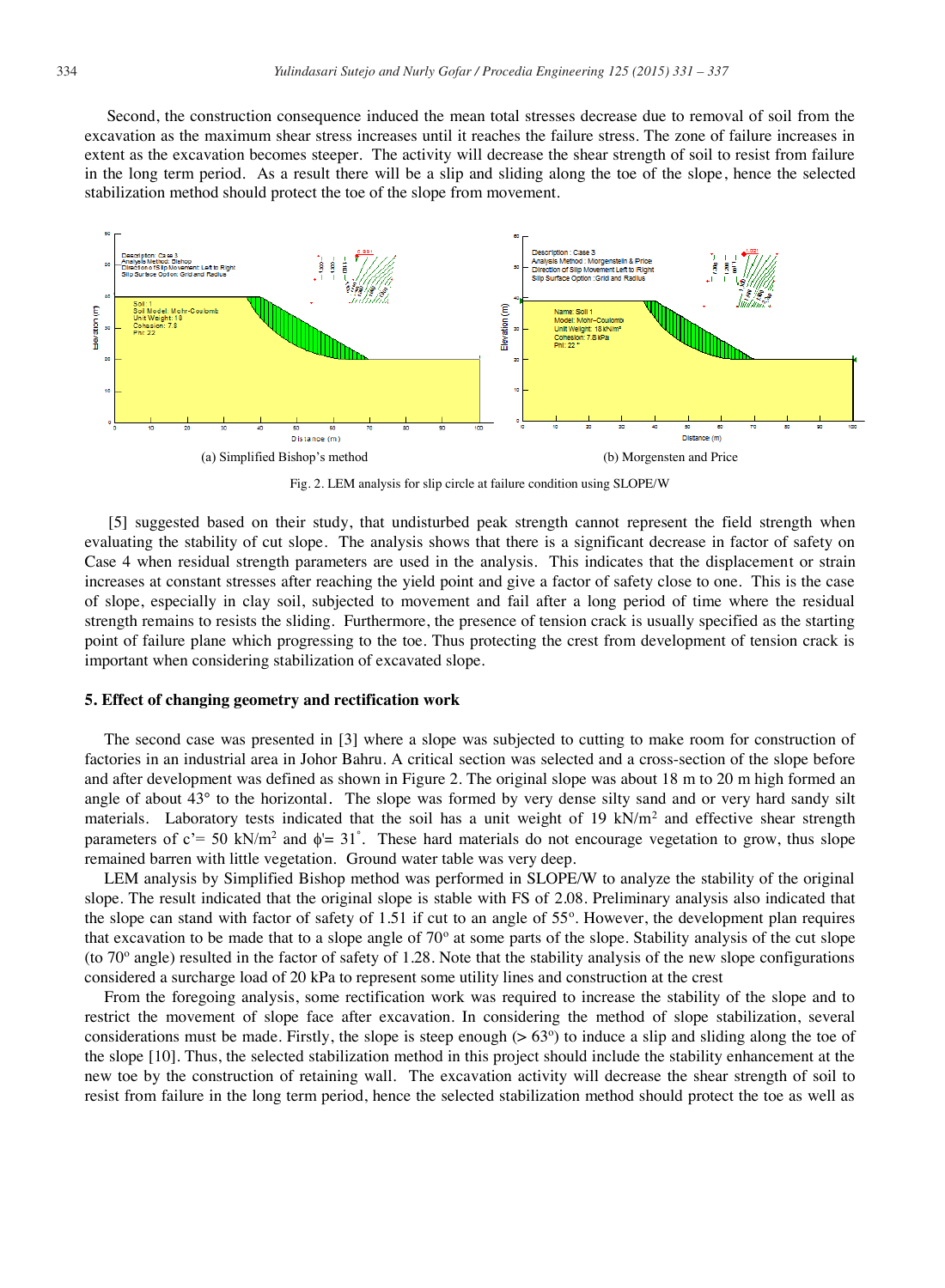the face of the slope from movement. Another concern, some utility lines were presence some 2 m away from the crest of the slope, thus cutting at the toe is expected not to results in disturbance to the crest. On the other hand, the crest should be treated so that the development of tension crack could be avoided. Figure 3 shows the rectification work implemented on the slope which consists of retaining structure (Betoflor) at the toe of the slope and shotcrete application (guniting) at the slope face. Betoflor is a patented dry build interlocking system of concrete block walling which can be constructed up to 2m high while guniting is a dry mixture of cement, sand or crushed slag, and water, sprayed over the slope face as a lightweight concrete. Treatment was also made at the crest to mitigate the development of tension crack.



(b) Cut Slope (after development) (c)Cut slope with remedial work

Fig.3. Geometry of the slope before and after excavation as well as after stabilization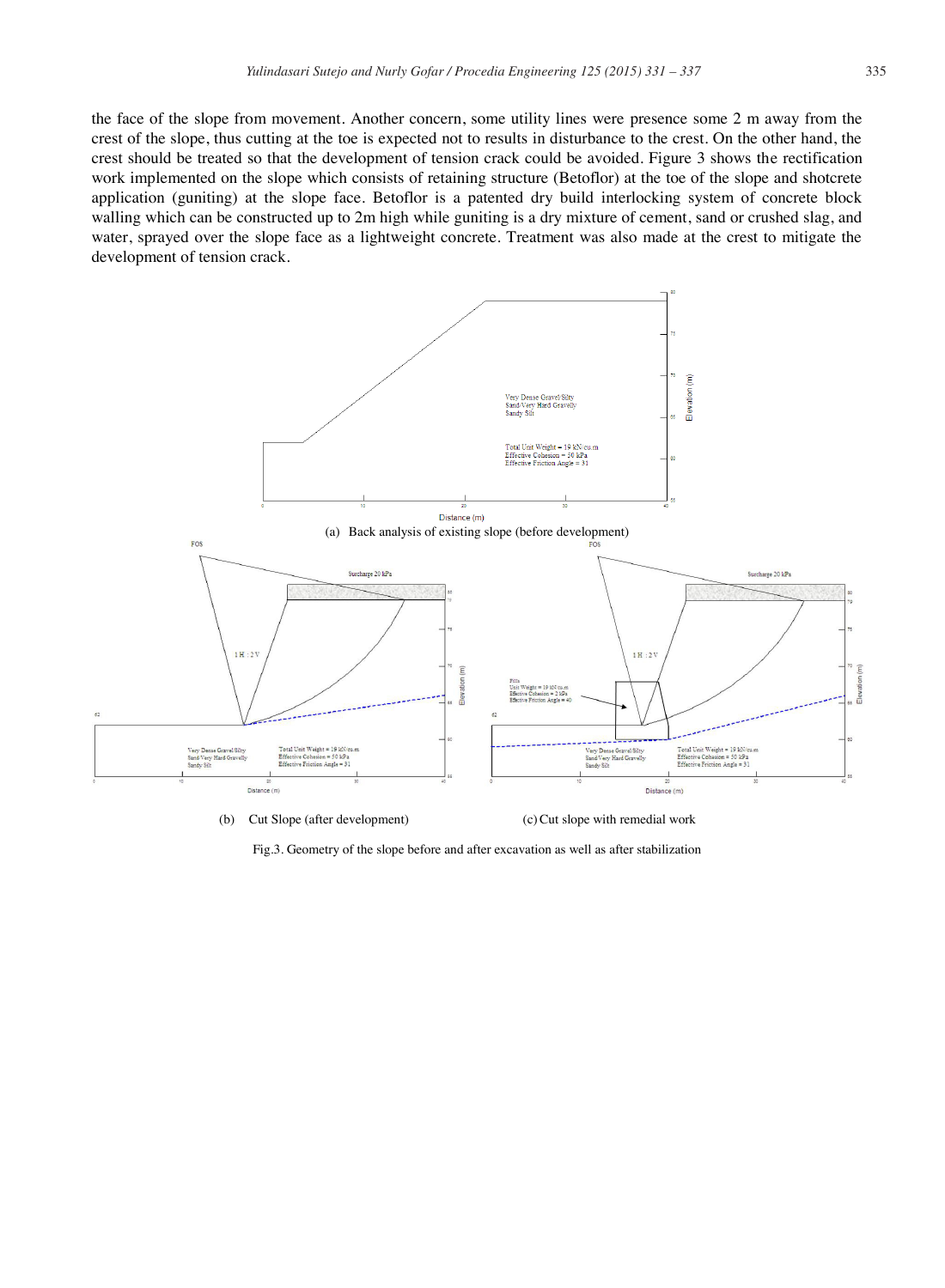

Fig. 4. Limit equilibrium analysis by SLOPE/W

Stability analysis of stabilized slope was performed by M-P method using pre-defined failure surface considering the dimensions of retaining wall and surcharge weight at the crest. The results showed that the implementation of the selected rectification work increases the factor of safety to  $2.08$  for the slope angle 70 $^{\circ}$  and 2.3 for the slope angle 55°.



Fig. 5. Slope face after stabilization [3]